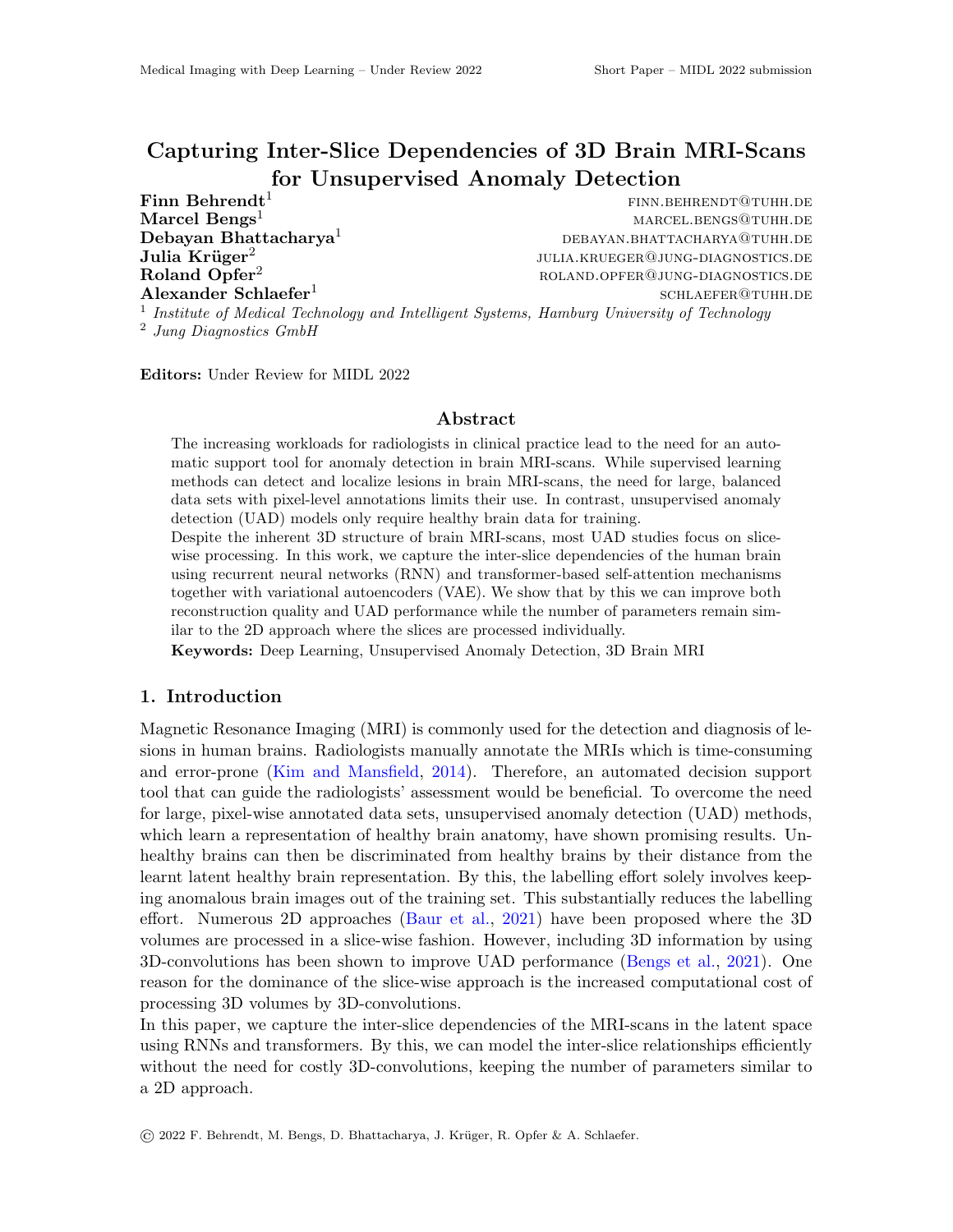## 2. Methods

# Data Sets:

We use T<sub>[1](#page-1-0)</sub>- and T<sub>2</sub>-weighted MRI-scans of subjects without known anomalies from the  $[XI<sup>1</sup>]$ data set. 387 samples are used for training, 43 samples as healthy validation set and 160 samples as healthy test set. For evaluation, we use MRI-scans from two publicly available data sets, namely the Brain Tumor Segmentation Challenge 2019 data set [\(Menze et al.,](#page-2-3) [2014\)](#page-2-3) (BraTS19) with 335 T2-weighted samples and the Anatomical Tracings of Lesions After Stroke data set [\(Liew et al.,](#page-2-4) [2018\)](#page-2-4) (ATLAS) with 304 T1-weighted samples. We construct validation sets of 166 and 175 samples from the ATLAS and BraTS19 data sets, respectively. The remaining samples are used as unhealthy test sets. We register all skullstripped scans to the SRI24-Atlas, cut the volumes to the brain size and pad the resulting volume to a resolution of  $160 \times 190 \times 160$  voxels before resizing each dimension by a factor of 0.5. As post-processing, we apply a median filter, similar to [\(Baur et al.,](#page-2-1) [2021\)](#page-2-1).

#### Deep Learning Methods:

The input to our models is a 3D MRI-scan  $V \in \mathbb{R}^{H \times W \times D}$  where H, W and D are the height, width and depth of the volume, respectively. In the 2D-VAE framework [\(Baur et al.,](#page-2-1) [2021\)](#page-2-1), individual slices  $S \in \mathbb{R}^{H \times W}$  are encoded to a latent vector  $z \in \mathbb{R}^{d_z}$ . From the latent vector, the input slice is reconstructed by a decoder network. In contrast to that, in the 3D-VAE framework [\(Bengs et al.,](#page-2-2) [2021\)](#page-2-2) the entire volume  $V \in \mathbb{R}^{H \times W \times D}$  is encoded to and reconstructed from  $z \in \mathbb{R}^{d_z}$ . In our approach, we individually encode all D slices  $S \in \mathbb{R}^{H \times W}$ of  $V \in \mathbb{R}^{H \times W \times D}$  into a stack of latent vectors  $z \in \mathbb{R}^{d_z \times D}$ . This stack can be considered as a sequence and is fed into a sequential model which outputs a sequence of latent vectors  $\tilde{z} \in$  $\mathbb{R}^{d_z \times D}$ . The individual slices are then reconstructed from their corresponding latent vector in the sequence  $\tilde{z}$  and stacked together to the reconstructed volume  $\hat{V} \in \mathbb{R}^{H \times W \times D}$ . With this sequential VAE framework, we capture inter-slice dependencies which are ignored in the 2D-VAE framework by a sequential model. We evaluate bidirectional Gated Recurrent Units [\(Chung et al.\)](#page-2-5) (S-VAE-GRU), Long-Short-Term-Memory [\(Hochreiter and Schmidhuber,](#page-2-6) [1997\)](#page-2-6) (S-VAE-LSTM) networks and multi-headed self-attention layers from transformer models [\(Vaswani et al.,](#page-2-7) [2017\)](#page-2-7) (S-VAE-Trans) as sequential models. We train our models for 800 epochs, use Adam as optimizer, a learning rate of  $lr = 5 \times 10^{-4}$  and a latent vector size of  $d_z = 32$  for 2D-VAEs and  $d_Z = 512$  for 3D-VAEs.

## 3. Results & Discussion

To evaluate our methods, we consider the Dice score (DICE) and utilize our validation set to determine the binarization threshold. Furthermore, the AUPRC and the reconstruction error (l1-error) of healthy brain anatomy is reported. We train the models with 5 random seeds and report the mean with twice the standard deviation. Our results from Table [1](#page-2-8) show that the S-VAE approaches outperform the 2D-VAE across both data sets. This indicates that 3D information is beneficial and can be captured with our sequential approach. Moreover, in contrast to a previous study [\(Bengs et al.,](#page-2-2) [2021\)](#page-2-2) we find no clear improvements for the 3D-VAE. This could be explained by our different and smaller training set together with the large number of parameters of the 3D-VAE.

<span id="page-1-0"></span><sup>1.</sup> https://brain-development.org/ixi-dataset/